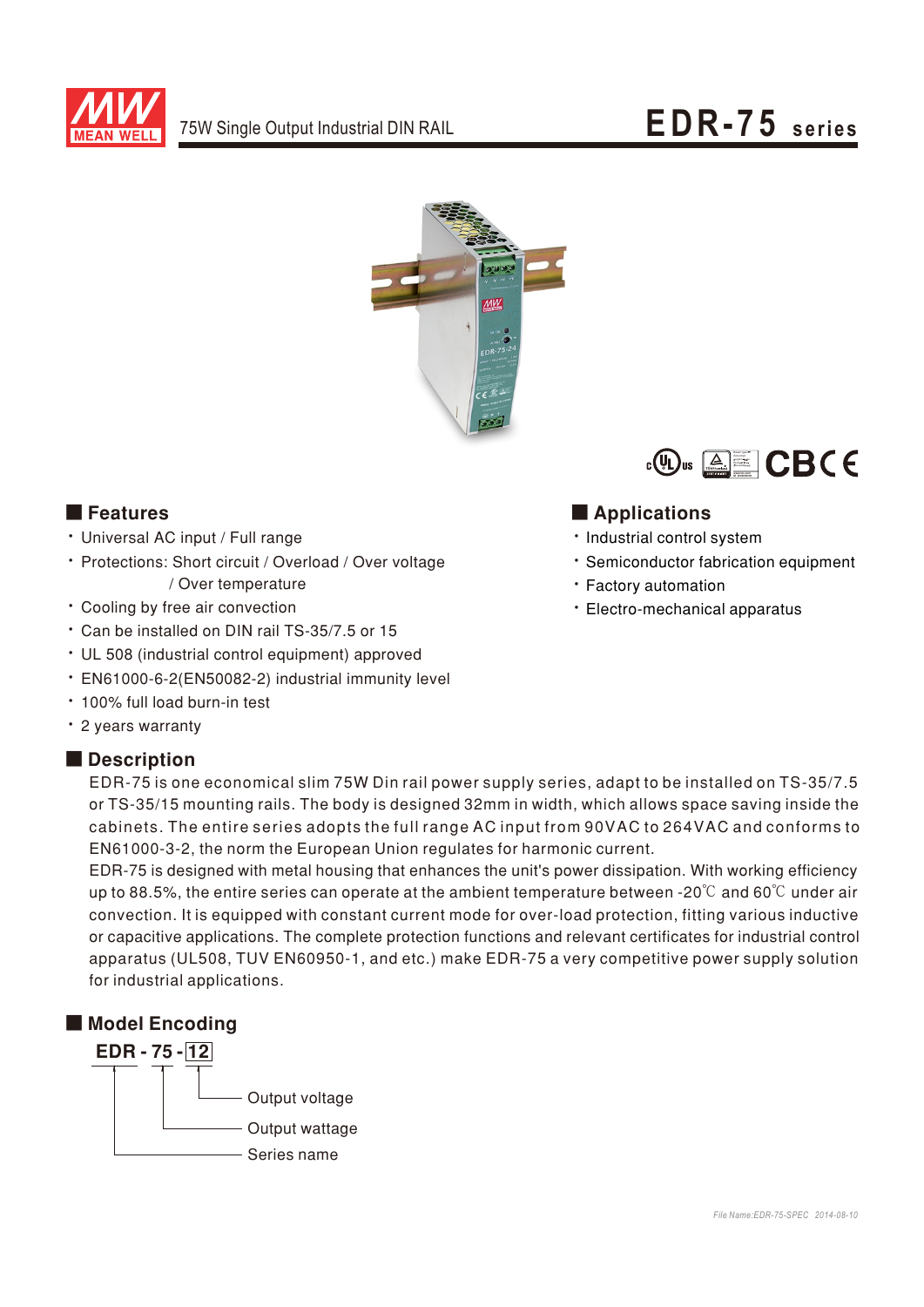

#### **SPECIFICATION**

| <b>MODEL</b>                                  |                                                                                                                                                                                                                                                                                                                                                                                                                                                                                                                                                                                                                                                                                                                                                                                                                                                                                             | <b>EDR-75-12</b>                                                                                                                                   | <b>EDR-75-24</b>                                                                                     | <b>EDR-75-48</b> |  |
|-----------------------------------------------|---------------------------------------------------------------------------------------------------------------------------------------------------------------------------------------------------------------------------------------------------------------------------------------------------------------------------------------------------------------------------------------------------------------------------------------------------------------------------------------------------------------------------------------------------------------------------------------------------------------------------------------------------------------------------------------------------------------------------------------------------------------------------------------------------------------------------------------------------------------------------------------------|----------------------------------------------------------------------------------------------------------------------------------------------------|------------------------------------------------------------------------------------------------------|------------------|--|
| <b>OUTPUT</b>                                 | <b>DC VOLTAGE</b>                                                                                                                                                                                                                                                                                                                                                                                                                                                                                                                                                                                                                                                                                                                                                                                                                                                                           | 12V                                                                                                                                                | <b>24V</b>                                                                                           | 48V              |  |
|                                               | <b>RATED CURRENT</b>                                                                                                                                                                                                                                                                                                                                                                                                                                                                                                                                                                                                                                                                                                                                                                                                                                                                        | 6.3A                                                                                                                                               | 3.2A                                                                                                 | 1.6A             |  |
|                                               | <b>CURRENT RANGE</b>                                                                                                                                                                                                                                                                                                                                                                                                                                                                                                                                                                                                                                                                                                                                                                                                                                                                        | $0 - 6.3A$                                                                                                                                         | $0 - 3.2A$                                                                                           | $0 - 1.6A$       |  |
|                                               | <b>RATED POWER</b>                                                                                                                                                                                                                                                                                                                                                                                                                                                                                                                                                                                                                                                                                                                                                                                                                                                                          | 75.6W                                                                                                                                              | 76.8W                                                                                                | 76.8W            |  |
|                                               | RIPPLE & NOISE (max.) Note.2 80mVp-p                                                                                                                                                                                                                                                                                                                                                                                                                                                                                                                                                                                                                                                                                                                                                                                                                                                        |                                                                                                                                                    | 120mVp-p                                                                                             | 150mVp-p         |  |
|                                               | <b>VOLTAGE ADJ. RANGE</b>                                                                                                                                                                                                                                                                                                                                                                                                                                                                                                                                                                                                                                                                                                                                                                                                                                                                   | $12 - 14V$                                                                                                                                         | $24 - 28V$                                                                                           | $48 - 55V$       |  |
|                                               | VOLTAGE TOLERANCE Note.3 ± 2.0%                                                                                                                                                                                                                                                                                                                                                                                                                                                                                                                                                                                                                                                                                                                                                                                                                                                             |                                                                                                                                                    | ±1.0%                                                                                                | ±1.0%            |  |
|                                               | <b>LINE REGULATION</b>                                                                                                                                                                                                                                                                                                                                                                                                                                                                                                                                                                                                                                                                                                                                                                                                                                                                      | ±0.5%                                                                                                                                              | ±0.5%                                                                                                | ±0.5%            |  |
|                                               | <b>LOAD REGULATION</b>                                                                                                                                                                                                                                                                                                                                                                                                                                                                                                                                                                                                                                                                                                                                                                                                                                                                      | ±1.0%                                                                                                                                              | ±1.0%                                                                                                | ±1.0%            |  |
|                                               | <b>SETUP, RISE TIME</b>                                                                                                                                                                                                                                                                                                                                                                                                                                                                                                                                                                                                                                                                                                                                                                                                                                                                     | 1200ms, 60ms/230VAC<br>2000ms, 60ms/115VAC at full load                                                                                            |                                                                                                      |                  |  |
|                                               | <b>HOLD UP TIME (Typ.)</b>                                                                                                                                                                                                                                                                                                                                                                                                                                                                                                                                                                                                                                                                                                                                                                                                                                                                  | 60ms/230VAC<br>12ms/115VAC at full load                                                                                                            |                                                                                                      |                  |  |
| <b>INPUT</b>                                  | <b>VOLTAGE RANGE</b>                                                                                                                                                                                                                                                                                                                                                                                                                                                                                                                                                                                                                                                                                                                                                                                                                                                                        | Note.6 $90 \sim 264 \text{VAC}$<br>[DC input operation possible by connecting AC/L(+), AC/N(-)]<br>127~370VDC                                      |                                                                                                      |                  |  |
|                                               | <b>FREQUENCY RANGE</b>                                                                                                                                                                                                                                                                                                                                                                                                                                                                                                                                                                                                                                                                                                                                                                                                                                                                      | $47 - 63$ Hz                                                                                                                                       |                                                                                                      |                  |  |
|                                               | <b>EFFICIENCY (Typ.)</b>                                                                                                                                                                                                                                                                                                                                                                                                                                                                                                                                                                                                                                                                                                                                                                                                                                                                    | 85.5%                                                                                                                                              | 87.5%                                                                                                | 88.5%            |  |
|                                               | <b>AC CURRENT (Typ.)</b>                                                                                                                                                                                                                                                                                                                                                                                                                                                                                                                                                                                                                                                                                                                                                                                                                                                                    | 0.9A/230VAC<br>1.45A/115VAC                                                                                                                        |                                                                                                      |                  |  |
|                                               | <b>INRUSH CURRENT (Typ.)</b>                                                                                                                                                                                                                                                                                                                                                                                                                                                                                                                                                                                                                                                                                                                                                                                                                                                                | 35A/230VAC<br>20A/115VAC                                                                                                                           |                                                                                                      |                  |  |
|                                               | <b>LEAKAGE CURRENT</b>                                                                                                                                                                                                                                                                                                                                                                                                                                                                                                                                                                                                                                                                                                                                                                                                                                                                      | <1mA/240VAC                                                                                                                                        |                                                                                                      |                  |  |
| <b>PROTECTION</b>                             | <b>OVERLOAD</b>                                                                                                                                                                                                                                                                                                                                                                                                                                                                                                                                                                                                                                                                                                                                                                                                                                                                             | 105 ~ 130% rated output power                                                                                                                      |                                                                                                      |                  |  |
|                                               |                                                                                                                                                                                                                                                                                                                                                                                                                                                                                                                                                                                                                                                                                                                                                                                                                                                                                             |                                                                                                                                                    | Protection type : Constant current limiting, recovers automatically after fault condition is removed |                  |  |
|                                               | <b>OVER VOLTAGE</b>                                                                                                                                                                                                                                                                                                                                                                                                                                                                                                                                                                                                                                                                                                                                                                                                                                                                         | $14 - 17V$                                                                                                                                         | $29 - 33V$                                                                                           | $56 - 65V$       |  |
|                                               |                                                                                                                                                                                                                                                                                                                                                                                                                                                                                                                                                                                                                                                                                                                                                                                                                                                                                             | Protection type : Shut down o/p voltage, re-power on to recover                                                                                    |                                                                                                      |                  |  |
|                                               | <b>OVER TEMPERATURE</b>                                                                                                                                                                                                                                                                                                                                                                                                                                                                                                                                                                                                                                                                                                                                                                                                                                                                     | Shut down o/p voltage, re-power on to recover                                                                                                      |                                                                                                      |                  |  |
| <b>ENVIRONMENT</b>                            | <b>WORKING TEMP.</b>                                                                                                                                                                                                                                                                                                                                                                                                                                                                                                                                                                                                                                                                                                                                                                                                                                                                        | -20 $\sim$ +60°C (Refer to "Derating Curve")                                                                                                       |                                                                                                      |                  |  |
|                                               | <b>WORKING HUMIDITY</b>                                                                                                                                                                                                                                                                                                                                                                                                                                                                                                                                                                                                                                                                                                                                                                                                                                                                     | 20~95% RH non-condensing                                                                                                                           |                                                                                                      |                  |  |
|                                               | <b>STORAGE TEMP., HUMIDITY</b>                                                                                                                                                                                                                                                                                                                                                                                                                                                                                                                                                                                                                                                                                                                                                                                                                                                              | $-40 \sim +85^{\circ}$ C, 10 ~ 95% RH                                                                                                              |                                                                                                      |                  |  |
|                                               | <b>TEMP. COEFFICIENT</b>                                                                                                                                                                                                                                                                                                                                                                                                                                                                                                                                                                                                                                                                                                                                                                                                                                                                    | $\pm$ 0.03%/°C (0 ~ 50°C)                                                                                                                          |                                                                                                      |                  |  |
|                                               | <b>VIBRATION</b>                                                                                                                                                                                                                                                                                                                                                                                                                                                                                                                                                                                                                                                                                                                                                                                                                                                                            | Component:10 ~ 500Hz, 2G 10min./1cycle, 60min. each along X, Y, Z axes; Mounting: Compliance to IEC60068-2-6                                       |                                                                                                      |                  |  |
| <b>SAFETY &amp;</b><br><b>EMC</b><br>(Note 4) | <b>SAFETY STANDARDS</b>                                                                                                                                                                                                                                                                                                                                                                                                                                                                                                                                                                                                                                                                                                                                                                                                                                                                     | UL508, TUV EN60950-1 approved                                                                                                                      |                                                                                                      |                  |  |
|                                               | <b>WITHSTAND VOLTAGE</b>                                                                                                                                                                                                                                                                                                                                                                                                                                                                                                                                                                                                                                                                                                                                                                                                                                                                    | I/P-O/P:3KVAC I/P-FG:2KVAC O/P-FG:0.5KVAC                                                                                                          |                                                                                                      |                  |  |
|                                               | <b>ISOLATION RESISTANCE</b><br><b>EMC EMISSION</b>                                                                                                                                                                                                                                                                                                                                                                                                                                                                                                                                                                                                                                                                                                                                                                                                                                          | I/P-O/P, I/P-FG, O/P-FG:>100M Ohms / 500VDC / 25°C/70% RH<br>Compliance to EN55022 (CISPR22) Class A, EN61000-3-2,-3                               |                                                                                                      |                  |  |
|                                               |                                                                                                                                                                                                                                                                                                                                                                                                                                                                                                                                                                                                                                                                                                                                                                                                                                                                                             |                                                                                                                                                    |                                                                                                      |                  |  |
|                                               | <b>EMC IMMUNITY</b><br><b>MTBF</b>                                                                                                                                                                                                                                                                                                                                                                                                                                                                                                                                                                                                                                                                                                                                                                                                                                                          | Compliance to EN61000-4-2,3,4,5,6,8,11, EN55024, EN61000-6-2 (EN50082-2), heavy industry level, criteria A<br>506.6K hrs min. MIL-HDBK-217F (25°C) |                                                                                                      |                  |  |
| <b>OTHERS</b>                                 | <b>DIMENSION</b>                                                                                                                                                                                                                                                                                                                                                                                                                                                                                                                                                                                                                                                                                                                                                                                                                                                                            | 32*125.2*102mm (W*H*D)                                                                                                                             |                                                                                                      |                  |  |
|                                               | <b>PACKING</b>                                                                                                                                                                                                                                                                                                                                                                                                                                                                                                                                                                                                                                                                                                                                                                                                                                                                              | 0.51Kg; 28pcs/15.3Kg/1.22CUFT                                                                                                                      |                                                                                                      |                  |  |
|                                               |                                                                                                                                                                                                                                                                                                                                                                                                                                                                                                                                                                                                                                                                                                                                                                                                                                                                                             |                                                                                                                                                    |                                                                                                      |                  |  |
| <b>NOTE</b>                                   | 1. All parameters NOT specially mentioned are measured at 230VAC input, rated load and $25^{\circ}$ of ambient temperature.<br>2. Ripple & noise are measured at 20MHz of bandwidth by using a 12" twisted pair-wire terminated with a 0.1uf & 47uf parallel capacitor.<br>3. Tolerance : includes set up tolerance, line regulation and load regulation.<br>4. The power supply is considered a component which will be installed into a final equipment. The final equipment must be re-confirmed that it<br>still meets EMC directives.<br>5. Installation clearances : 40mm on top, 20mm on the bottom, 5mm on the left and right side are recommended when loaded permanently with<br>full power. In case the adjacent device is a heat source, 15mm clearance is recommended.<br>6. Derating may be needed under low input voltage. Please check the derating curve for more details. |                                                                                                                                                    |                                                                                                      |                  |  |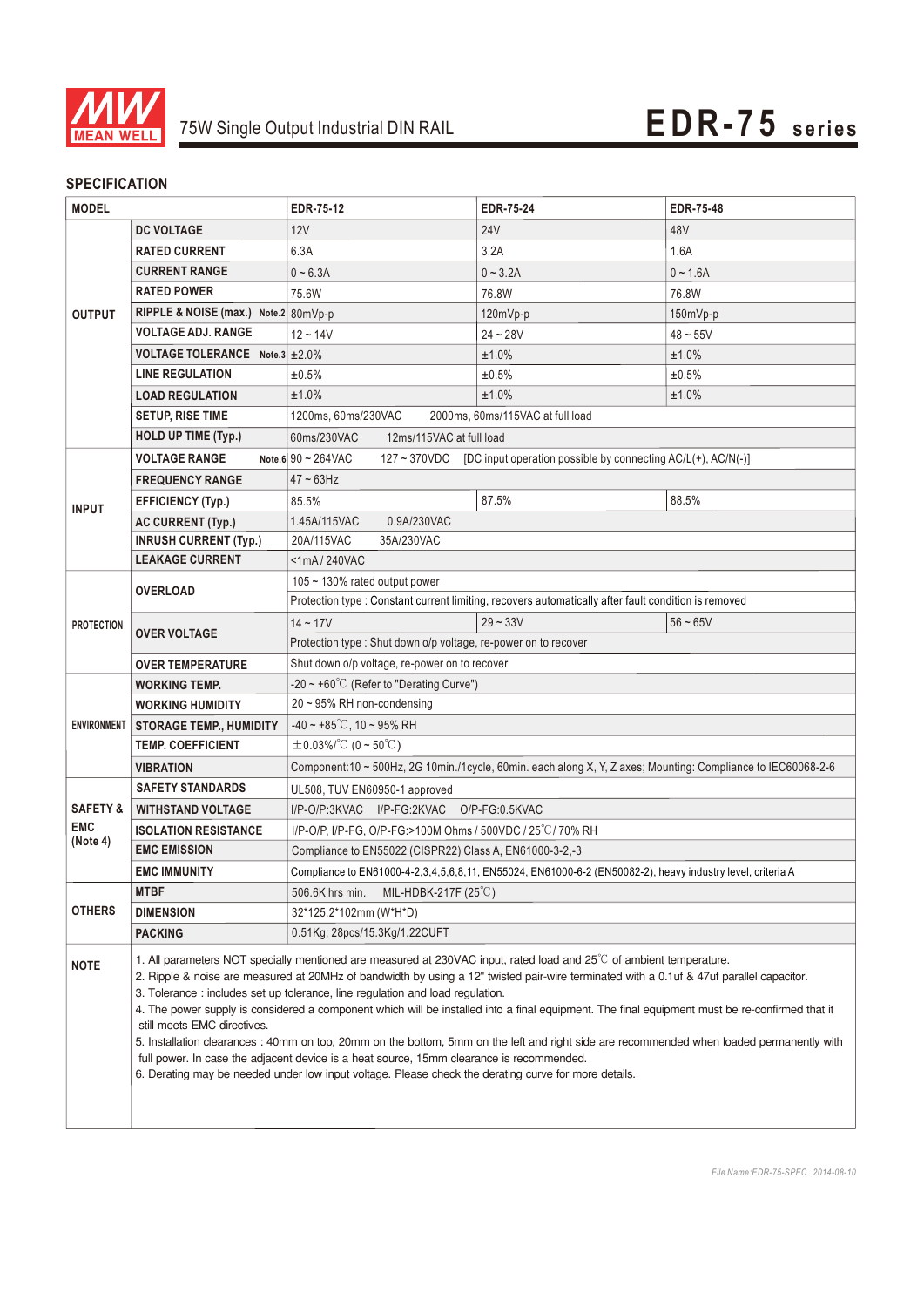

# 75W Single Output Industrial DIN RAIL **EDR-75** series